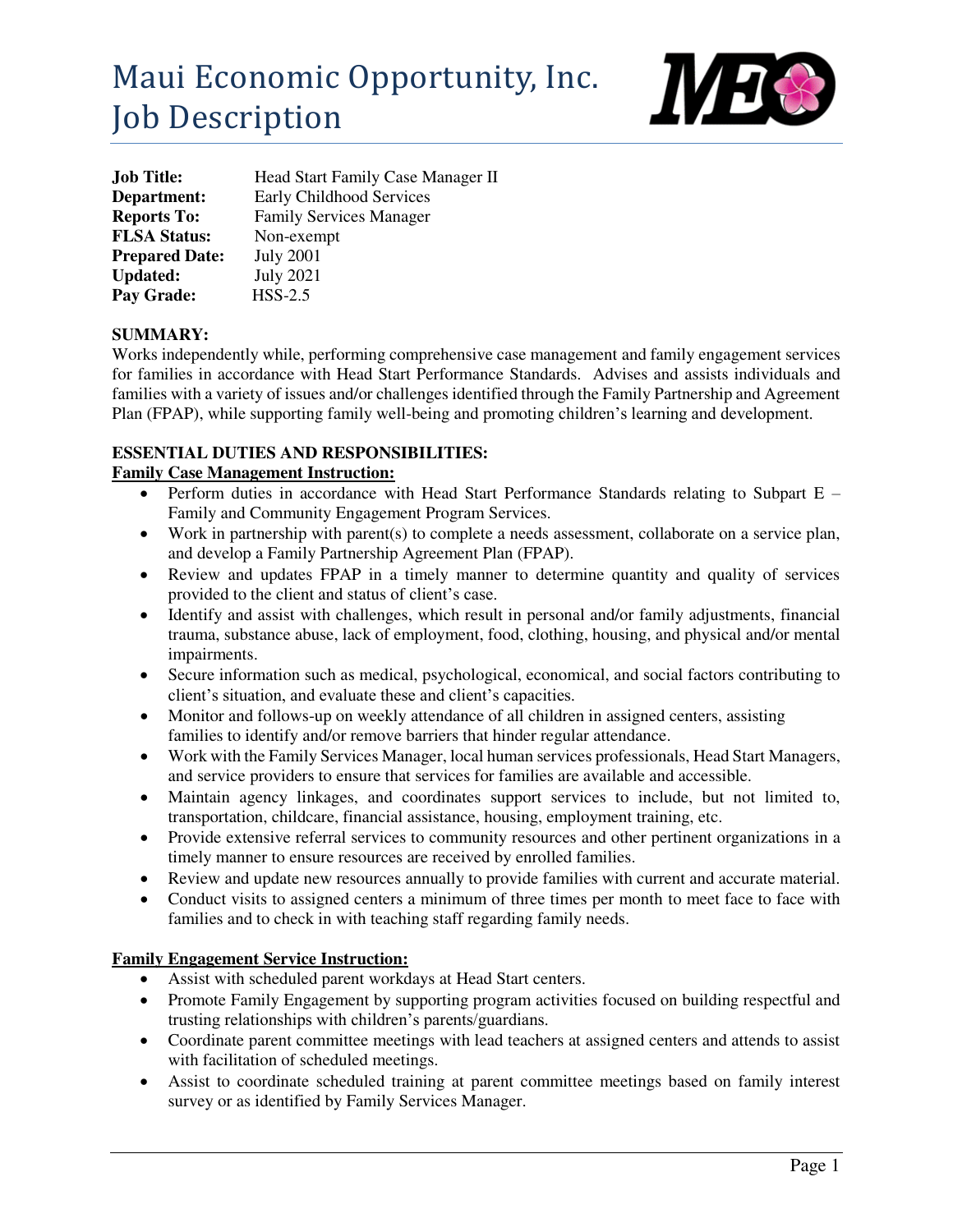## Maui Economic Opportunity, Inc. Job Description



- Assist to implement the selected parent curriculum with enrolled families.
- Tracks monthly parent volunteer hours per assigned centers.

### **Communication and Reporting:**

- Act as a liaison between the ERSEA Manager, Family Services Manager, center staff, and Head Start families to keep each other informed on the Head Start child's status and to gather and/or communicate family participant information.
- Meet once per month with teaching staff to maintain updated information regarding children and families.
- Prepare case notes using the Child Plus data management system in a timely manner and maintains accurate records of services and referrals provided to families.
- Assist families with the completion of Head Start applications, conducts screening and inputs information into the Child Plus system.
- Collect data, prepare, and submits correspondence and reports as assigned.
- Report all incidents and/or occurrences of child abuse or suspected child abuse to direct supervisor, Head Start Director or designee, and Child Welfare Services (CWS) immediately.

#### **Professionalism:**

- Maintain a high level of confidentiality concerning information about children, families, and staff.
- Show respect for different families' circumstances and create opportunities for families to consider their aspirations for their children and themselves.
- Demonstrate respectful interest in learning about each family's values, beliefs, faith traditions, cultural influences, family structures, and circumstances.
- Assist to identify families' awareness to accessible protective factors/strengths as resources to overcome challenges.
- Promote and respect the unique identity of each child and family and refrain from stereotyping based on gender, race, ethnicity, culture, religion, or disability.
- Maintain a high level of customer service ensuring that client's needs are met.
- Continue professional growth by attending pre-approved workshops and trainings designed for Head Start, and/or attends classes to increase knowledge and for career advancement as approved.

#### **Operational:**

- Assist with annual community assessment data collection and evaluation.
- Understand, follow, and support all safety policies and programs.
- Assist with meal pick-up and classroom assistance as needed.
- Assist with recruitment of children and families in the designated community locations.
- Assist ERSEA Manager with the coordination of newly enrolled children and families, or with any status updates during the program year.
- Regular attendance.

### **NONESSENTIAL DUTIES AND RESPONSIBILITIES:**

• Performs other duties as assigned.

#### **SUPERVISORY RESPONSIBILITIES:**

• None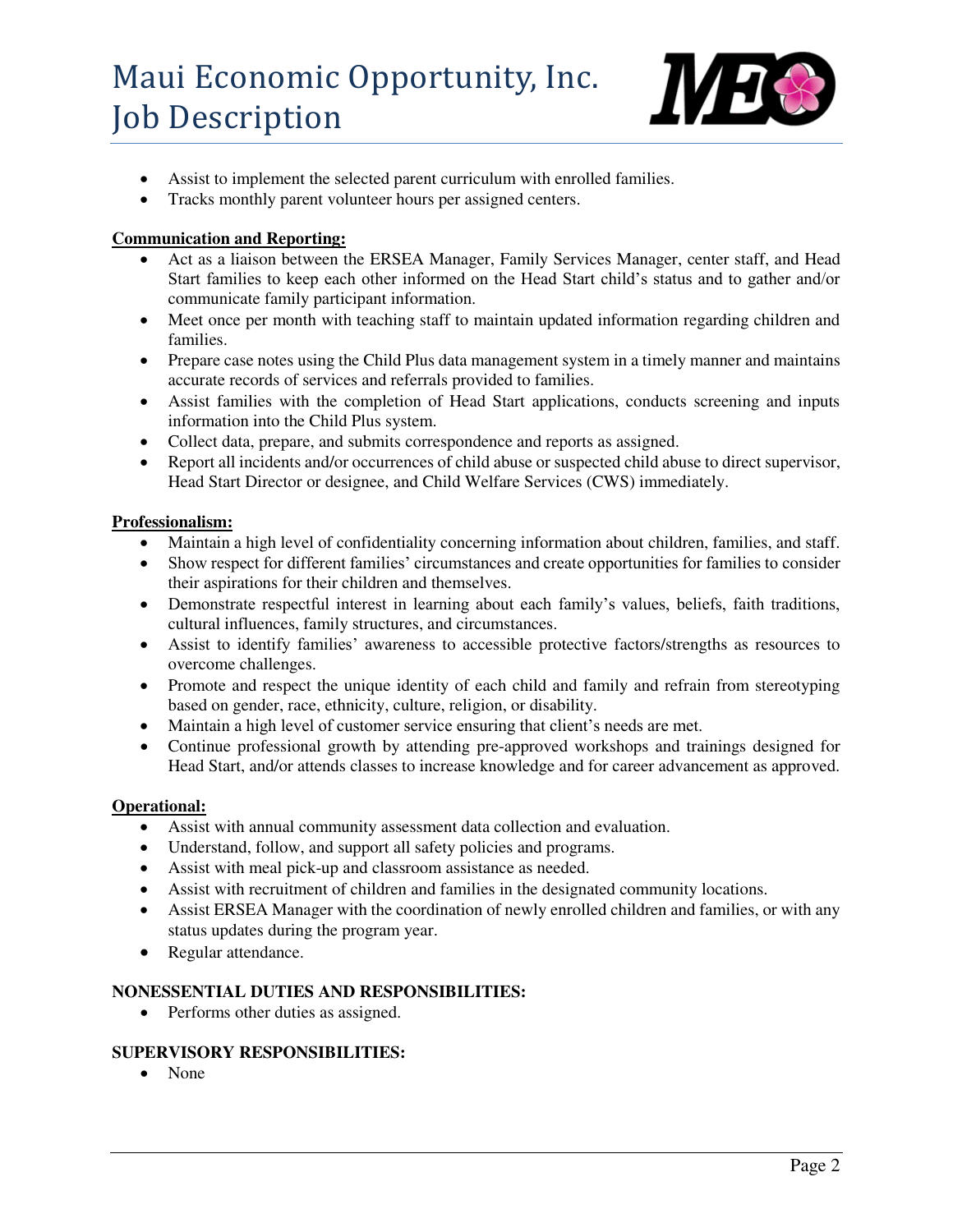

### **QUALIFICATIONS:**

To perform this job successfully, an individual must be able to perform each essential duty satisfactorily. The requirements listed below are representative of the knowledge, skill, and/or ability required. Reasonable accommodations may be made to enable individuals with disabilities to perform the essential functions.

- Knowledge and understanding of human services program management, including program planning, special needs programs, and utilizing community resources.
- Ability to establish and maintain relationships with Head Start families and their children.
- Understands the assigned community area and the causes and effects of poverty as they apply to early growth and family relations.
- General understanding of community history, traditions and beliefs.
- Understands and relates to diverse cultural backgrounds and various social and economic levels.
- Excellent interpersonal skills which include, verbal, written, and listening.
- Desire and commitment to help others.
- Cooperative and polite team player.
- Organized, detail and tasks oriented.
- Ability to manage many projects at a given time and meet deadlines and prioritize workload.
- Working knowledge of computer applications including desktop applications and data entry.
- Ability to use standard office machines.
- Ability to work flexible days and hours which may include evenings and weekends.
- Ability to travel off island on occasion.

#### **EDUCATION and/or EXPERIENCE:**

 Associate's degree or equivalent from two-year College or technical school in a social work, family services, counseling or a related field. OR Equivalent combination of High school diploma or general education degree (GED) and five (5) years related experience and/or training working with disadvantaged families, or working in a Head Start center or similar type of program. Must obtain within 18 months of hire, at a minimum, a credential or certification in social work, human services, family services, counseling or a related field.

#### **LANGUAGE SKILLS:**

- Ability to read and interpret documents such as Head Start Performance Standards, Parent Handbook, etc.
- Ability to write routine reports and correspondence.
- Ability to speak effectively before groups of parents, co-workers, community partners, children, and employees.
- Bilingual preferred.

#### **MATHEMATICAL SKILLS:**

Ability to add, subtract, multiply, and divide using whole numbers.

#### **REASONING ABILITY:**

- Ability to apply reasonable understanding to carry out detailed but uninvolved written or oral instructions.
- Ability to interact, relate, and have compassion for persons with mental and/or physical disabilities and those who are less fortunate.